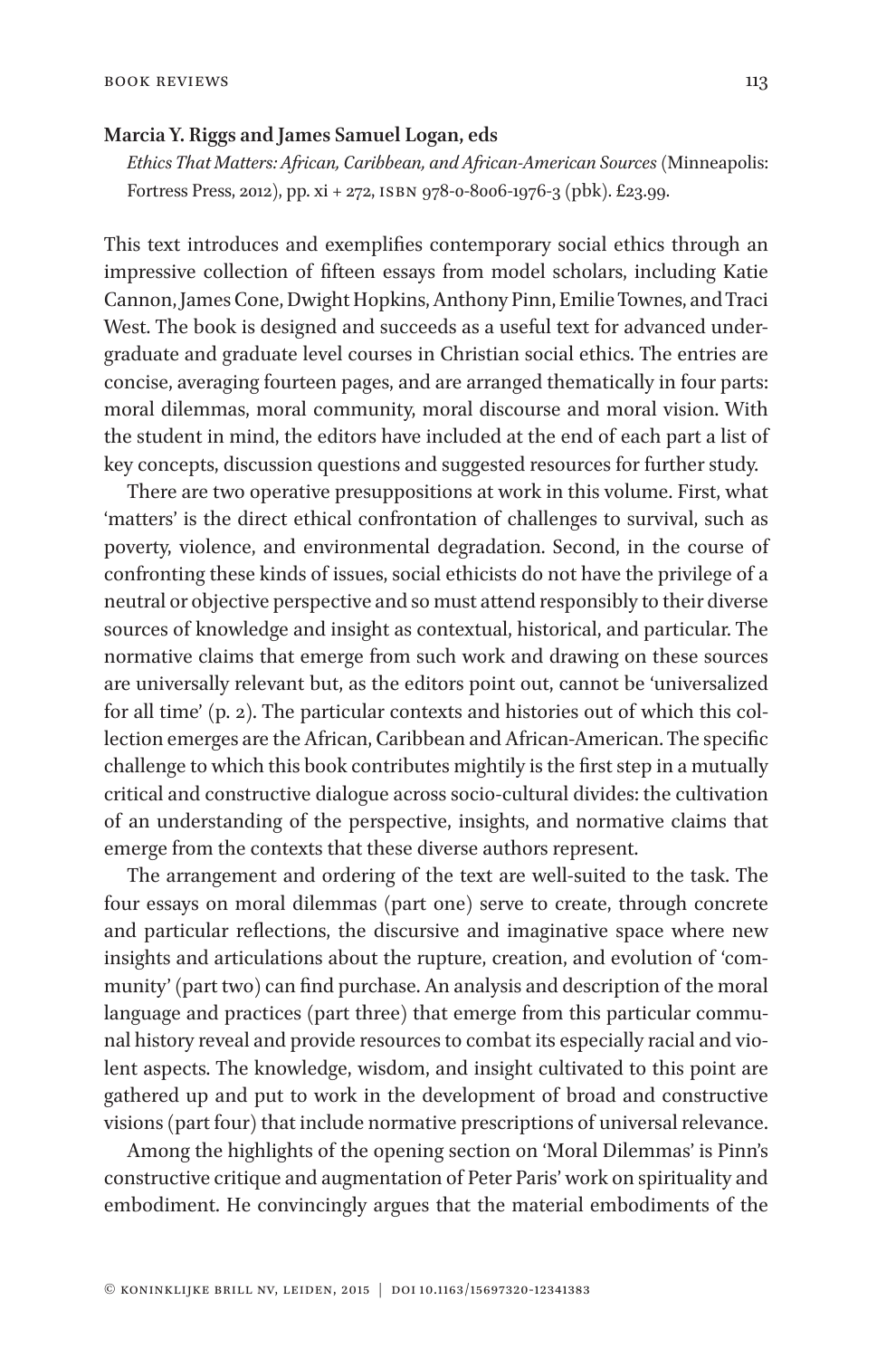114 BOOK REVIEWS

African diaspora are not merely the incidental content of spirituality but its very form. He goes on to highlight the ways in which this focus on embodiment enables a more authentic 'cartography of spirituality' (p. 19).

In the second part on 'Moral Community' one finds superb introductory essays on the experience of race in the United States that serve as surveys of the racial terrain. Cone's essay treats the experience of race in a more general sense and concludes with an exhortation to specific and constructive forms of dialogue among those with different racial experiences. Hopkins employs his very public experiences during the first presidential campaign of Barack Obama as an entry and exit point for describing the emergence and contours of black liberation theology.

The third part concerns 'Moral Discourse' and also is focused on the United States. Baldwin challenges the reader to critique constructively the discursive contributions of church communities to the broader social concern for racial justice by way comparison to the prophetic ecclesiology of Martin Luther King, Jr. Walton joins Baldwin in exhorting churches to take up the prophetic voice but focuses especially on the need to critique those Christian voices that are pressed into service in support of the very policies and practices that King abhorred, including the likes of Jerry Falwell. West brings into view the presence of gender violence overlaid with racial difference, providing a trenchant analysis and critique of the disconnect between our culture's professed rejection of gender violence and yet its inability to institutionalize that commitment.

Each contributor to the final part on 'Moral Vision' emphasizes what Anderson implies in his title: 'in the absence of giants,' especially, it falls to each of us to find creative ways to embody and practice justice. Townes, for example, in dialogue with the work of Zora Neale Hurston, brings into view the resources for this that can be found in the folklore traditions and challenges scholars to move in the direction of dialogical research on these matters alongside everyday folks.

Creative and constructive insights suffuse this well-edited volume. A few essays are dense and presuppose a good deal of historical and theological knowledge. Most, however, well introduce their topics and terms while also including the detail necessary to convey a realistic and complex understanding. I recommend for others, and plan to use myself, this flexible text in courses on theology and social ethics.

*Peter L. Jones* Loyola University Chicago, USA *peterlathamjones@hotmail.com*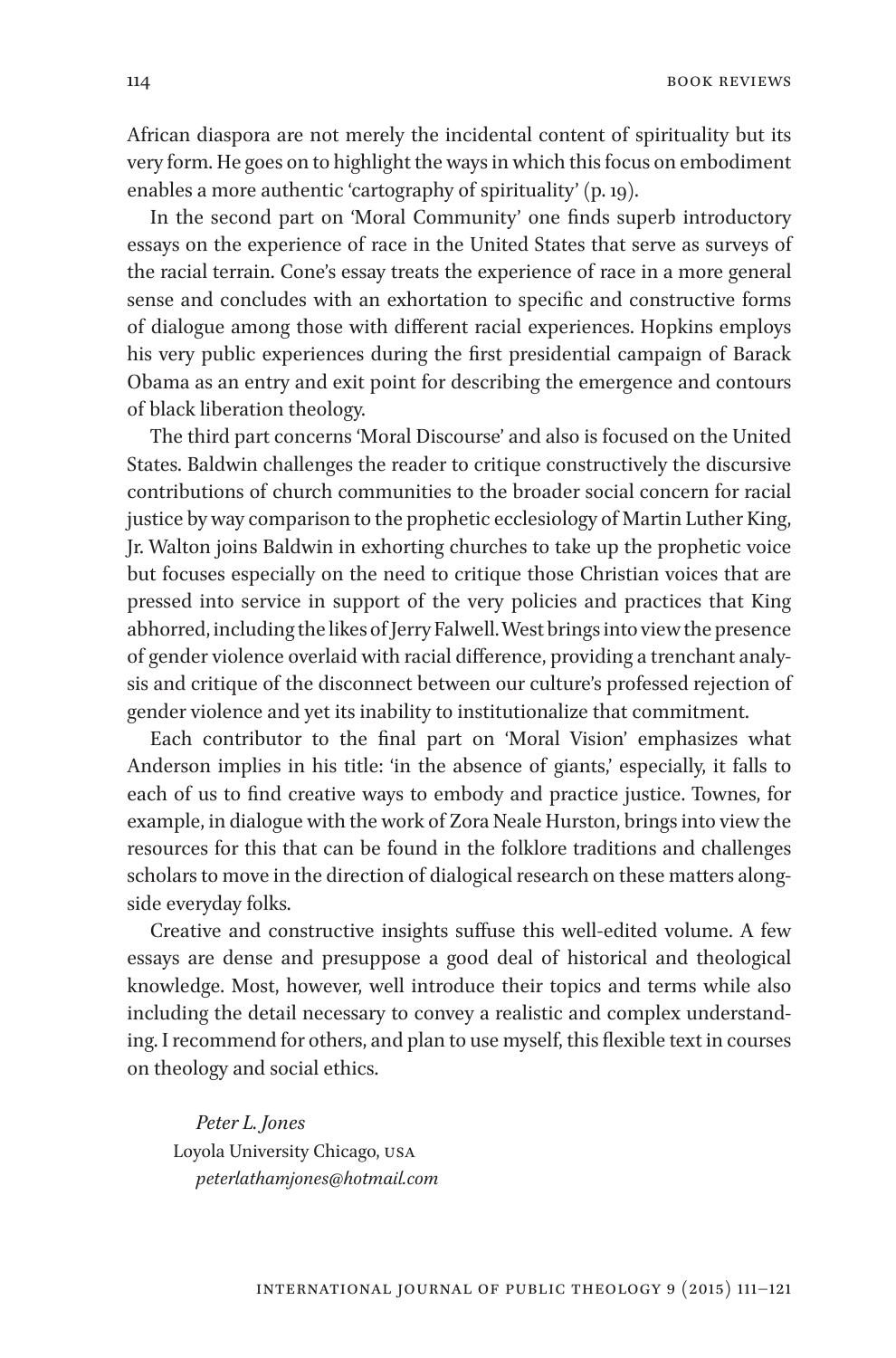*Ethics That Matters: African, Caribbean, and African American Sources,* **Marcia Y. Riggs and James Samuel Logan, eds.** Minneapolis: Fortress Press, 2012. Pp. xi + 262. Paperback. \$29.00. ISBN 9780800619763. Reviewed by: Teresa Smallwood, Chicago Theological Seminary, PhD student.

African American scholars survey the landscape in ethics, theology, religion and Bible in this edited volume to illuminate the many hermeneutical strategies for establishing radical reorientation of ethical polemics relevant to Christian social ethics. This volume mines the length and breath of ethical issues germane to postmodern ethical thought. It offers a decided contribution to the corpus of African American theological scholarship as well. Consistent with its mandate each essay explores some of the issues of concern to African American scholars with research interests in philosophical history, liberation theology, womanist ethics, law, African and African American spirituality, social media, televangelism, missiology, intersectionality, ecology, religious studies, Christian nationalism and gender studies.

The volume is divided into four significant areas of inquiry into morality. Each essay is grouped in one of the four foci: moral dilemmas, moral community, moral discourse and moral vision. At the end of each section of the volume is an extremely helpful and strategically focused list of bibliographic sources that will serve as a further research guide for those seeking to delve deeper into the general canopy of the moralism treated in the respective groupings. Additionally the volume provides an extensive notes section at the end of the volume where phenomenal reference information for each essay is displayed.

The editors present a comprehensive introduction of the volume in which a short summary of each essay describes how the work fits into the larger narrative of ethical concerns. In each essay the author situates the dialog around an identified moral concern. For instance, under the rubric of moral dilemma, Katie Cannon examines missiology in the hinterlands of Nigeria and discovers three examples of responsible mission work in which the goal of missions was to empower the indigenous population through an authentic Christian witness. Her examples demonstrate the value of an ethical approach to missions in which the dignity and moral wealth of the people is given preeminence in the exercise of social justice. Through her three-pronged hermeneutic of proclamation, enculturation and liberation, Cannon contrasts the missionary work of her three figures with that of missionaries more closely aligned with empire-oriented constructs that exploit African indigenous peoples and injure native cultural practices. Noel Erskine's essay analyzes the inception of Rastafari religion, which he contends originated in the Great Revival Church of the 1860s. Erskine contends the Rastafari religion broke with its more gender inclusive beginnings and instituted foundational beliefs that are tauntingly patriarchal and consumed with gender inequality.

As well, the section on moral dilemmas treats the subject of morality from the vantage point of intercontinental mapping of black bodies in the African Diaspora.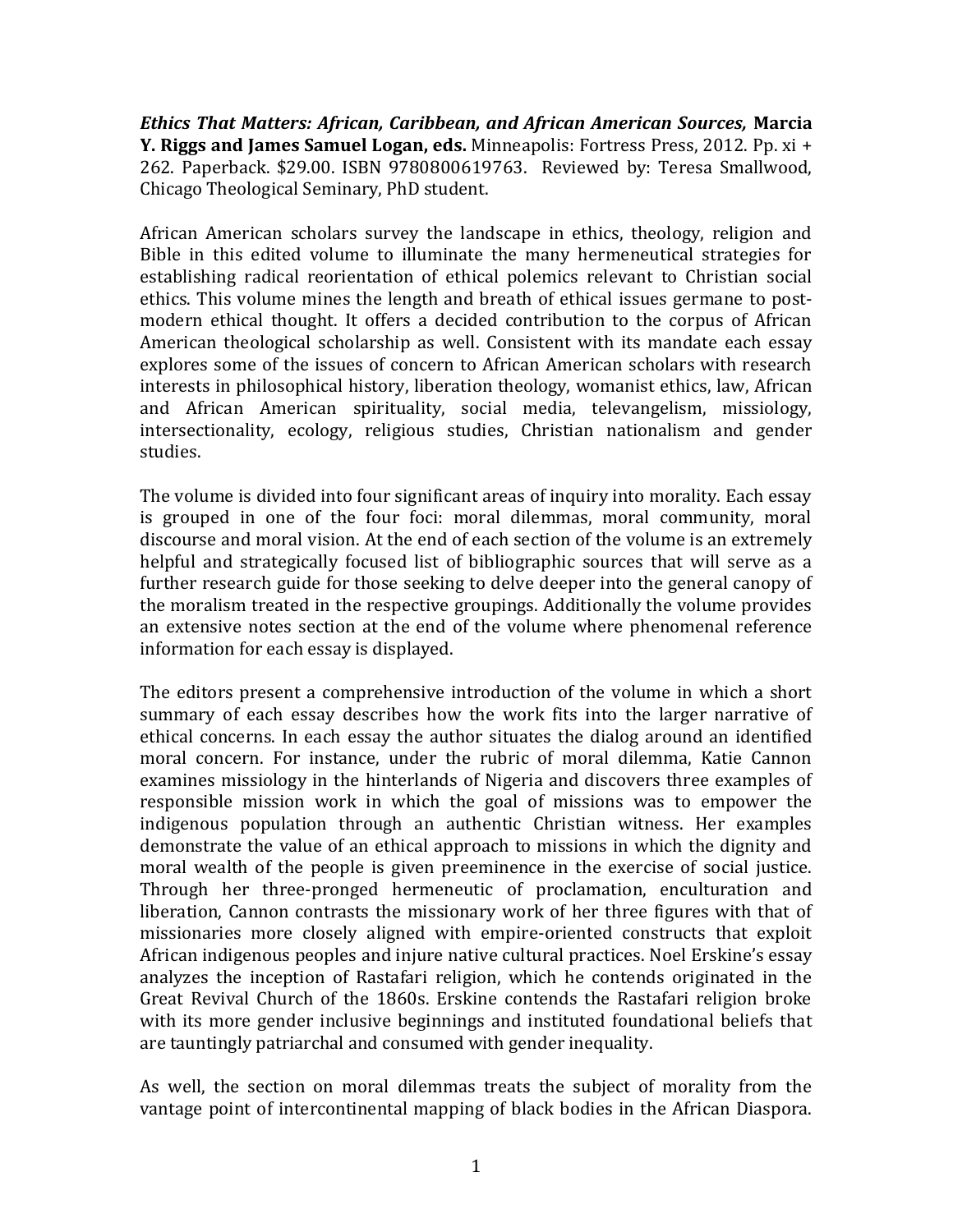Anthony Pinn conducts a comparative analysis of Peter Paris' phenomenological approach in assessing the spirituality of African peoples in the Atlantic slave trade as juxtaposed with his own multidimensional mapping of the metaphorical body as trope to trace the spirituality and connectivity of Africans throughout the Diaspora both in "theistic" and "non-theistic" (14) based orientations as a "cartography of spirituality." (19)

The section on moral community expands the conversation of relevant ethics to law, theology and media. Riggins Earl, Jr. makes the case for how the U.S. Constitution has served a dual role within the black community as both a conduit for oppression and a standard-bearer for liberation. James Cone offers a plethora of sources for engaging critical race theory in theological conventions. Cone challenges theological thinkers to break out of their silence on pivotal issues, listen meaningfully and engage the transformative work of dismantling white supremacy. Dwight Hopkins painstakingly reveals the liminal content of The Rev. Jeremiah A. Wright, Jr.'s black liberation theology as he reflects upon the political wedge driven between Wright and then Presidential contender, Barack Obama, in Obama's 2008 bid for the White House. Hopkins weaves African American religious and social history into the mix as he demystifies Wright and his rhetorical genius while commenting on the role of raced-based animus in the reporting on Wright during this incendiary portion of the campaign. This essay is reminiscent of an old television broadcaster from my childhood, Paul Harvey. Hopkins tells "The Rest of the Story."

The section on moral discourse features a critique of the black church in the work of social justice. Jonathan Walton exposes the antics of the Christian broadcasters who promote Christian Nationalism. He argues that this medium continues to re-inscribe a Christian nationalist worldview upon blacks by propagating a patriotic message through black preachers such as mega-church pastor, Eddie Long. Rosetta Ross suggests that by appealing to the legacy of critical thinkers who served as activists such as Septima Clark blacks have a roadmap for navigating the tensions between religion and politics. Traci West focuses upon gender violence in her exposé as she plumbs the line between moral language and moral practice. She argues that the black community must find ways to translate its anti-violence rhetoric into public practice.

The final section turns attention to moral vision. Melanie Harris introduces the term "ecowomanism" to encompass theological engagement with environmental ethics. According to Harris the way forward for communal thriving is the visionary application of survival tactics that embrace the welfare of our natural environment. Victor Anderson, through the lens of H. Richard Niebuhr expounds upon the theological concept of public theology to acknowledge the extinction of the theological giants such as the pragmatist, John Dewey, the social gospel proponent, Walter Rauschenbusch, or the pastor and orator, Martin Luther King, Jr. Anderson opines that the "faithful ordinary" will assume the role of leadership within the "local publics" to fuel the drive of public theology for a more accessible democracy. Emilie Townes consults the folklore of Zora Neal Hurston as a framework for ethical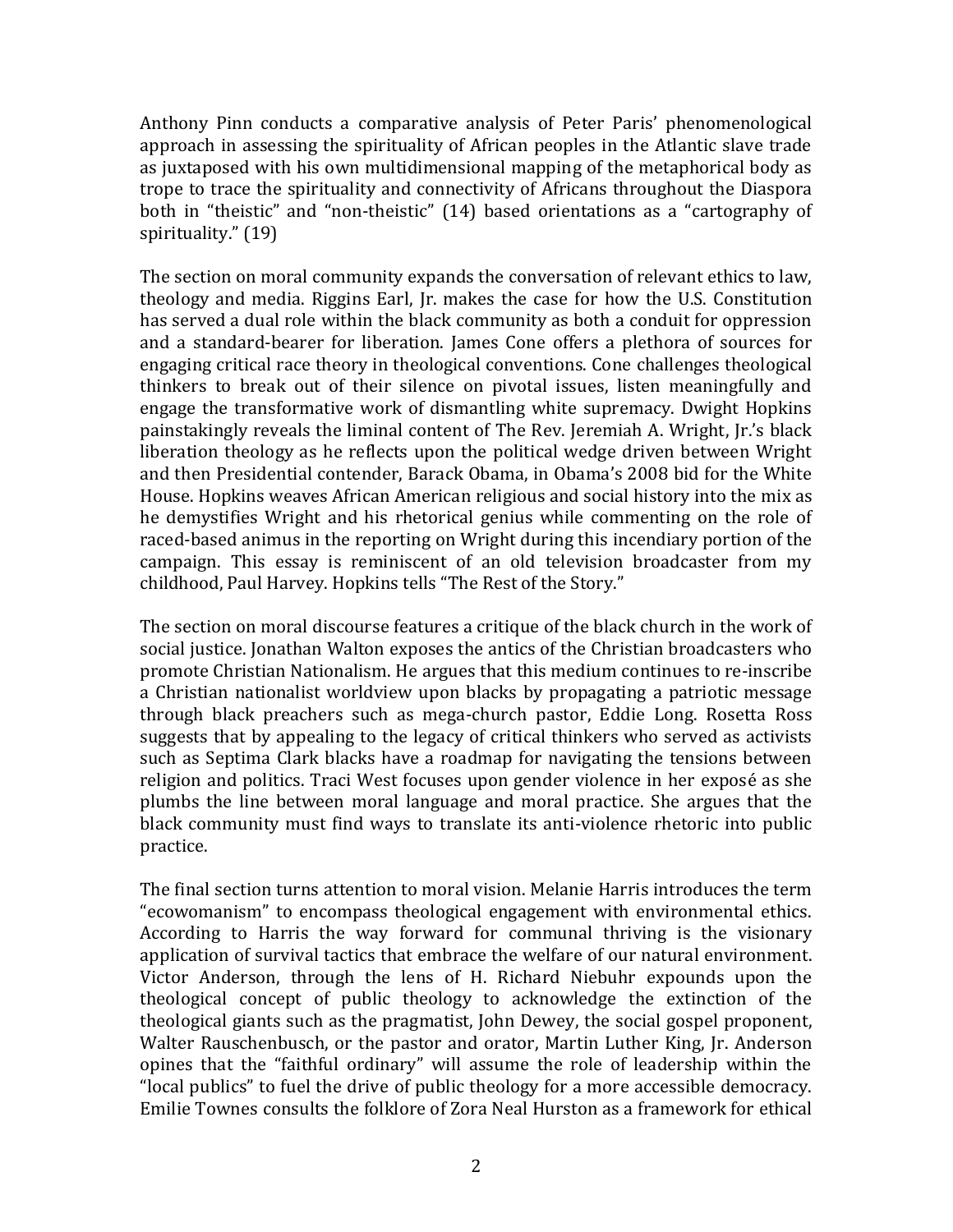vision. She favors this approach as an implement of religion and theology entering the conversation of lived experiences so that the stories of ordinary people become a source for ethical scholarship.

At the conclusion of this comprehensive volume the editors in an afterword pay tribute to Dr. Peter J. Paris, his life and legacy, in part, as follows:

> We are reminded by Dr. Paris that God's creation is a moral community that is local and global, human and nonhuman, and we are called to 'do justice, love mercy and walk humbly with our God.' (241)

Christian social ethics owes a debt of gratitude to Dr. Paris, and this dedication is a fitting tribute to his contribution. His work covers all of the major themes of this volume and serves as a model for excellence in theo-ethical scholarship.

This brief synopsis of this edited volume does not do justice to the enormous contribution it makes to the field of theological ethics. There is a tremendous repository of material within this binding fruitful for capacious learning. Students and scholars alike will find this work invaluable in establishing the parameters of theological ethics for the 21st century and beyond.

While I have not addressed each of the essays individually, in this writing, each was carefully read in order to assess the volume's capacity to span the horizon of relevance for Christian social ethics in the postmodern era. I find that it does so with few exceptions. First, the lack of definition of "morality" given the characterization, throughout the volume, of morality as a standard, however movable, is a clear deficiency. Until the afterword, the effort to define this concept of morality as a theological term was noticeably absent. Even there, the reference to "God's creation" as a presumed quotation of Dr. Paris leaves the concept understated. This is important because from the perspective of scholarship the Kantian understanding of morality differs greatly from the Hegelian, so forth and so on. Depending upon whose concept of morality a perspective takes, the outcomes may differ. Consequently, efforts to normalize and universalize ethical standards could sediments the prescriptions in these essays, in ways unintended and with very different meanings. Should the student, for instance, wish to adopt the wholesale reliance upon this term as used in this volume; it is unclear which strand of moral authority holds sway. Moreover, the term "moral" and the term "ethics" seem at times to be interchangeable and it is unclear whether that is intentional.

The term "social justice" is equally nebulous in this volume. At the outset the editors held that these "essays are sources for a social ethics that complexifies the meaning of and quest for social justice in the  $21<sup>st</sup>$  century." (2) I agree. However, they further amplify that "social justice is not an abstract ethical ideal or philosophical concept; rather, what we mean by social justice emerges from the lived experiences – historical and contemporary – of particular peoples engaged in struggles to have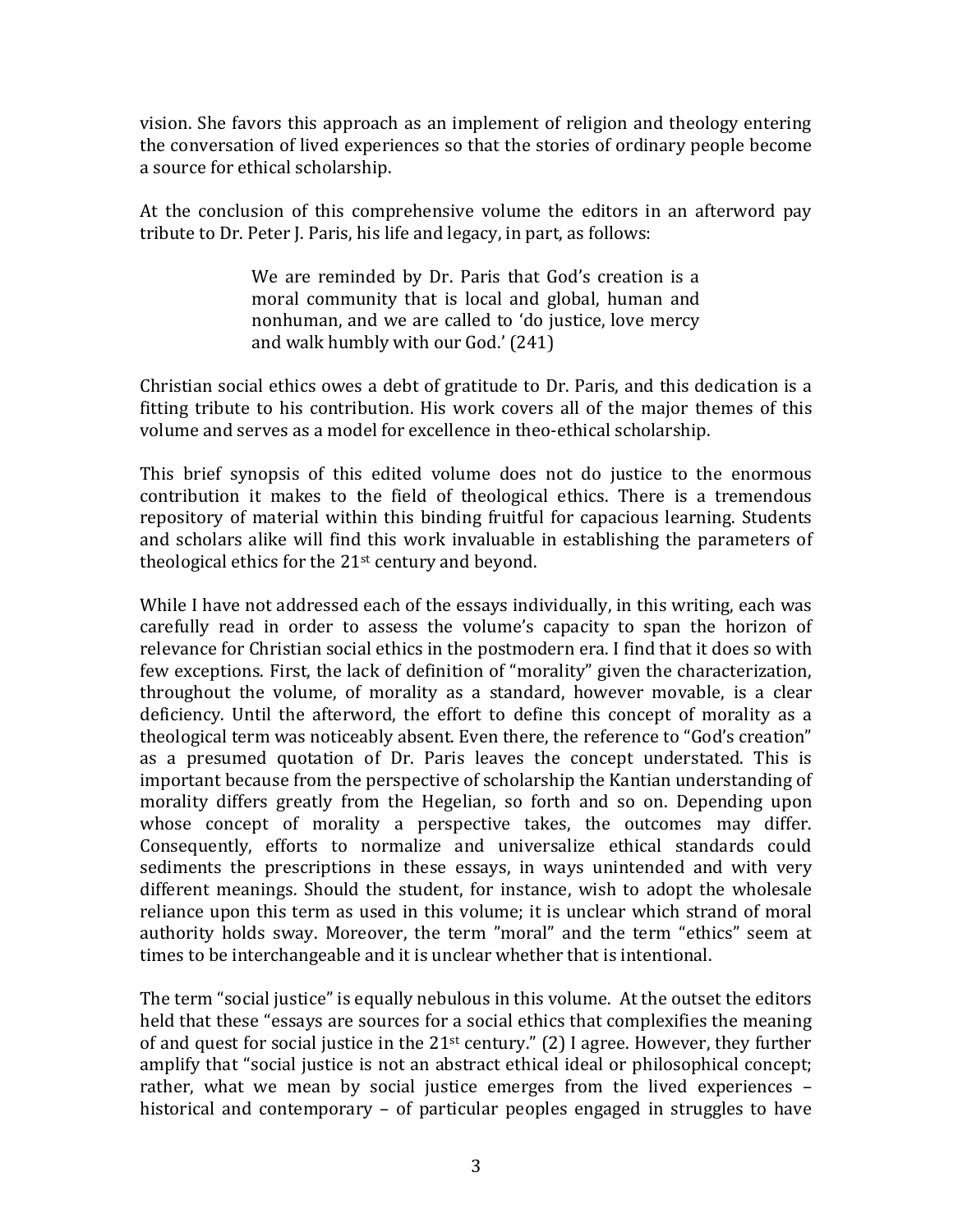meaningful and productive lives."(2) I am left wondering if "social justice" is a fluid term that moves into a Derridian "(im)possibility?" Or, perhaps social justice is calculable depending upon social location. If that is the case, the notion of Anderson's "faithful ordinary" becomes a volatile proposition. By that I mean, if you live in the poorer neighborhoods of America, your "faithful ordinary" may just be gang members. If justice, or social justice is meant to be a movable concept for a future-to-come as Derrida suggests, hope for tomorrow becomes the eschatological claim. However, the "here and now" is left with little direction. As such, while I see the merit in nuancing spirituality from perspectives that extend beyond the monolithic Christian concepts or understanding the religious pluralism of the Ifa people, the more immediate concerns for social justice that necessarily must be a part of this equation seem to pale by comparison. Consequently, black-on-black crime reported in the media daily in the Southside of Chicago where I live receives little attention.

Next, in terms of relevance, I found the narrow treatment of sexuality to be problematic. Clearly, as a marker for how ethical and moral considerations bear upon the social life of the Christian community, this is a topic that should be first and foremost in the scholarship of "the nation's foremost African American religious scholars" writing in a volume that claims to address "ethics that matters." Moreover, the twin concepts of disproportionate incarceration of black bodies and the prison industrial complex as a mechanism of American capitalism should have been within the concentrated effort of this volume. Admittedly the discussion of race and racism approaches the topic of mass incarceration indirectly; but, it is inadequate to rely solely upon that in order to responsibly attend to the implications ethically of what is unfolding in communities all across America with respect to unemployment, underemployment, disproportionate wages, access to education and access to healthcare. Further, there is only passing mention of the marriage equality debate, which seems to dominate many theo-ethical discussions in popular media.

Naturally the move to futurity in the piece on "ecofeminism" is exciting, however, the underdevelopment of a thematic approach to environmental concerns as principled upon environmental racism missed an opportunity to amplify this as a significant challenge to many African American communities where trash dumping sites, chemical plants, nuclear plants and other waste sites are frequently strategically located.

My critical reflection notwithstanding, this volume does in fact represent African American theological ethics at its finest. Additionally, it must be acknowledged that each of the contributors to this edited volume have addressed in other works many of the matters I point out in my critical review.

The ultimate refinement of a work of this nature is the intimate grounding it gives one who desires to master that level of scholarship in the future. This volume inspires dedicated research. James Cone named works that he relied upon over several decades. From that example, I know the value of reading everything. His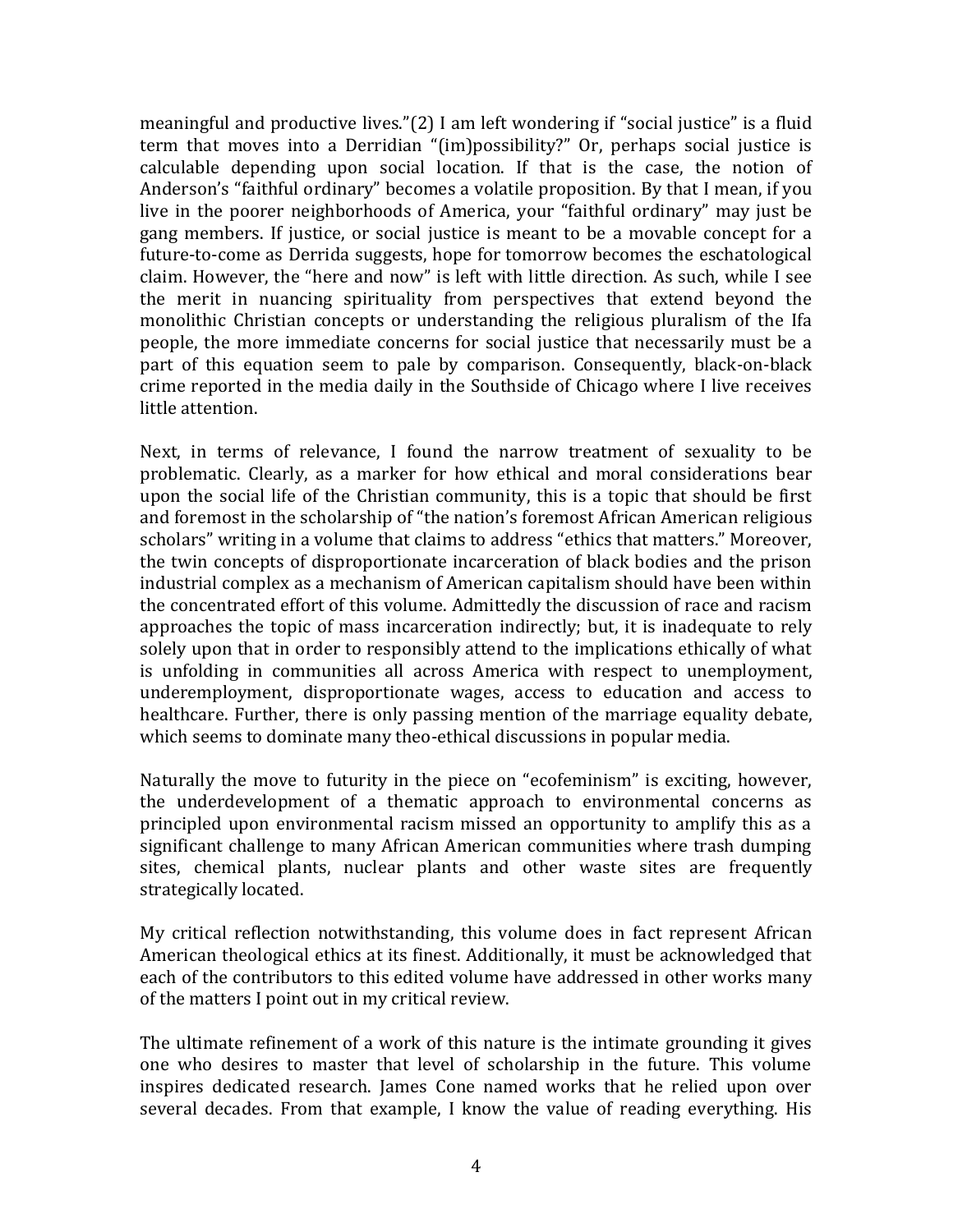sources are multidisciplinary, theoretical and historical. His interpretative style sparks further inquisition. Moreover, Victor Anderson's essay proves the importance of a thorough understanding of  $20<sup>th</sup>$  century theology as an ethicist. While I query why Anderson chose H. Richard Niebuhr over Paul Tillich as his exemplar, since he never gives an explanation, the fact remains one must know the work in order to make the kind of ethical declarations made in his essay. For instance, one could argue regarding H. Richard Niebuhr, as does David Trimiew that:

> What ethical responsibilism lacked in Richard's time is an understanding of both the moral competency of the oppressed to fight for the liberation of all and the under appreciation of the moral requirement of empowered selves not to simply desist from supporting systems of oppression but also to join in the struggle to dismantle oppression and to establish reparative, compensatory, and commutative justice.<sup>i</sup>

Trimiew suggests that H. Richard Niebuhr was a "giant" in an era that simply did not understand the plight of black America. His contention that complicity was not absolved by mere disengagement in oppressive actions but rather required a commitment to deconstruct those oppressive systems is an astute assessment. It is helpful to bring the perspective of this theological giant into clearer focus. Nevertheless, the contribution of H. Richard Niebuhr to the corpus of theological reasoning is pivotal in understanding Anderson's ethical move.

Anderson makes the case for an American public theology that is relevant for the times in which we live. It is a brilliant ethical move because if public theology is to have any power in this present moment, it will come from those who "let their little light shine." That point was never so profound as when the nation watched the story unfold of Antoinette Tuff whose bold witness became the anchor that steadied the drowning ship in suburban Atlanta a few weeks ago. Tuff is the black Christian woman who brokered an impasse with a would-be gunman who had entered the elementary school where she worked ready to fire upon innocent children and adults. Tuff talked the man down and the matter could be contained without injury to a single person. The Dekalb County Police chief told CNN "you just don't see that type of interaction in these types of situations very, very often at all."ii Antoinette Tuff is one of the "faithful ordinary" about which Anderson writes.

It is evident from this volume that African American Christian social ethics seeks to annul Trimiew's critique in the postmodern era. This volume extols the role of the African American theo-ethicist especially as one who identifies the pressure points for personifying the Christian faith in the everyday struggles of life for the faithful. It calls forth the prophetic to steer the people back toward righteous indignation in well-known as well as emerging areas in ways that may significantly alter current scholarship as in the essay by Anthony Pinn. It points to other literary genres as a